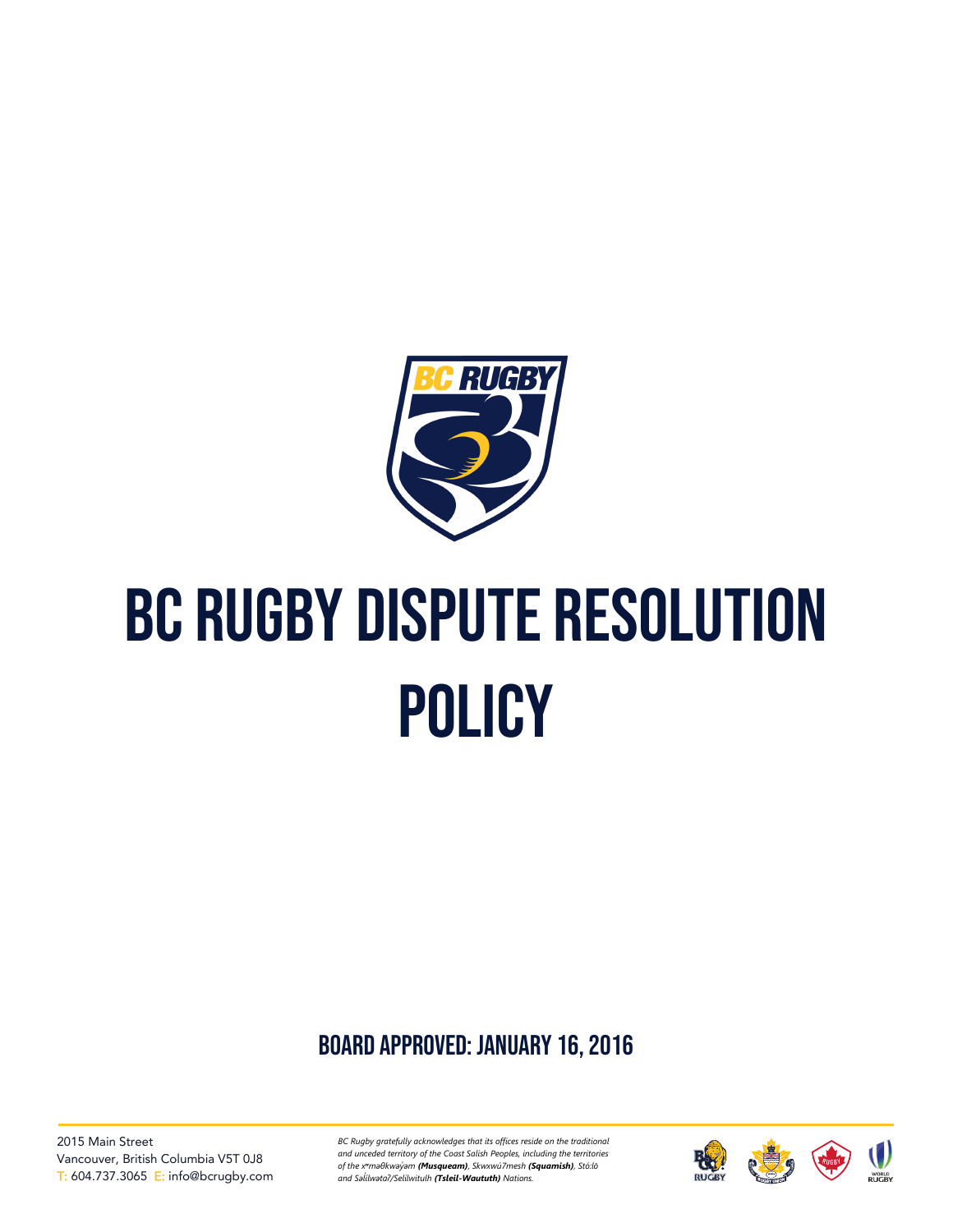

# **Contents**

- 1. [Policy Objective](#page-2-0)
- 2. [Policy Statement](#page-2-1)
- 3. [Application](#page-2-2)
- 4. [Accountability](#page-2-3)
- 5. [Supporting Policies](#page-3-0)
- 6. [Filing a Dispute](#page-3-1)
- 7. [Facilitation and Mediation](#page-3-2)
- 8. [Appeal](#page-4-0)
- 9. [Final and Binding](#page-4-1)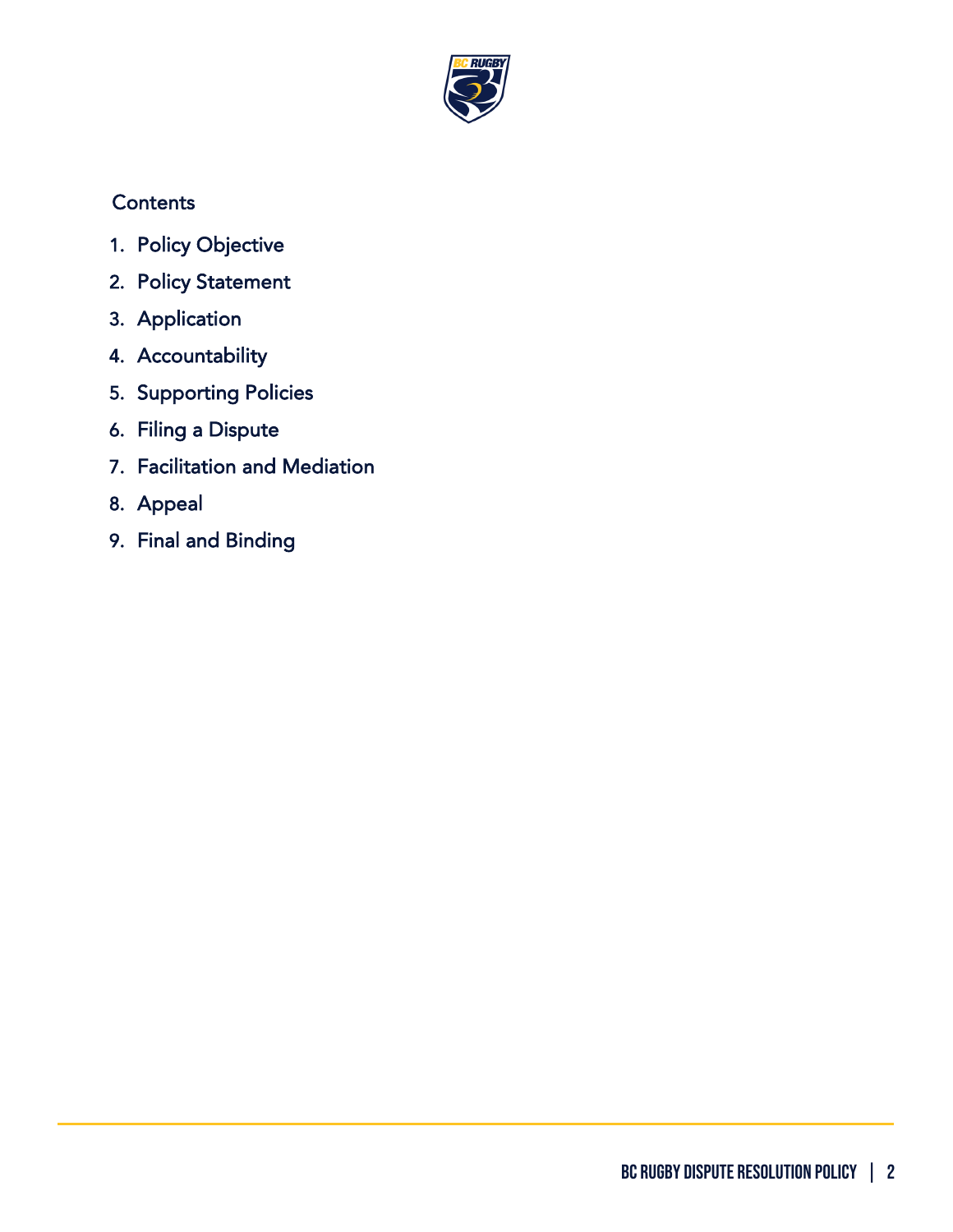

### <span id="page-2-0"></span>1. Policy Objective

1.1 The purpose of this policy is to outline the methods available to British Columbia Rugby Union (BC Rugby) Member Organisations and Individual Members to resolve disputes, in line with BC Rugby's corporate values of fairness, respect, equity and inclusion.

#### <span id="page-2-1"></span>2. Policy Statement

2.1 It is the policy of BC Rugby to:

- (a) support the principles of Alternate Dispute Resolution (ADR);
- (b) encourage open communication, collaboration, and use problem-solving and negotiation to resolve disputes; and
- (c) facilitate and encourage negotiated resolutions over other dispute resolution techniques.

#### <span id="page-2-2"></span>3. Application

3.1 This policy applies to all Member organisations and individuals of BC Rugby. This policy does not apply to issues, disputes or complaints relating to BC Rugby competitions or representative teams.

3.2 Please refer to the Rules of Competition or BC Rugby's Discipline Policy for any issues relating to BC Rugby competitions.

3.3 Please refer to the relevant Provincial Team Selection Policy for any issues relating to representative competitions.

## <span id="page-2-3"></span>4. Accountability

4.1 This policy applies to all BC Rugby Board Members, members of staff, Committee Members, BC Rugby Working Groups, and any contractor or volunteer that is acting on behalf of BC Rugby.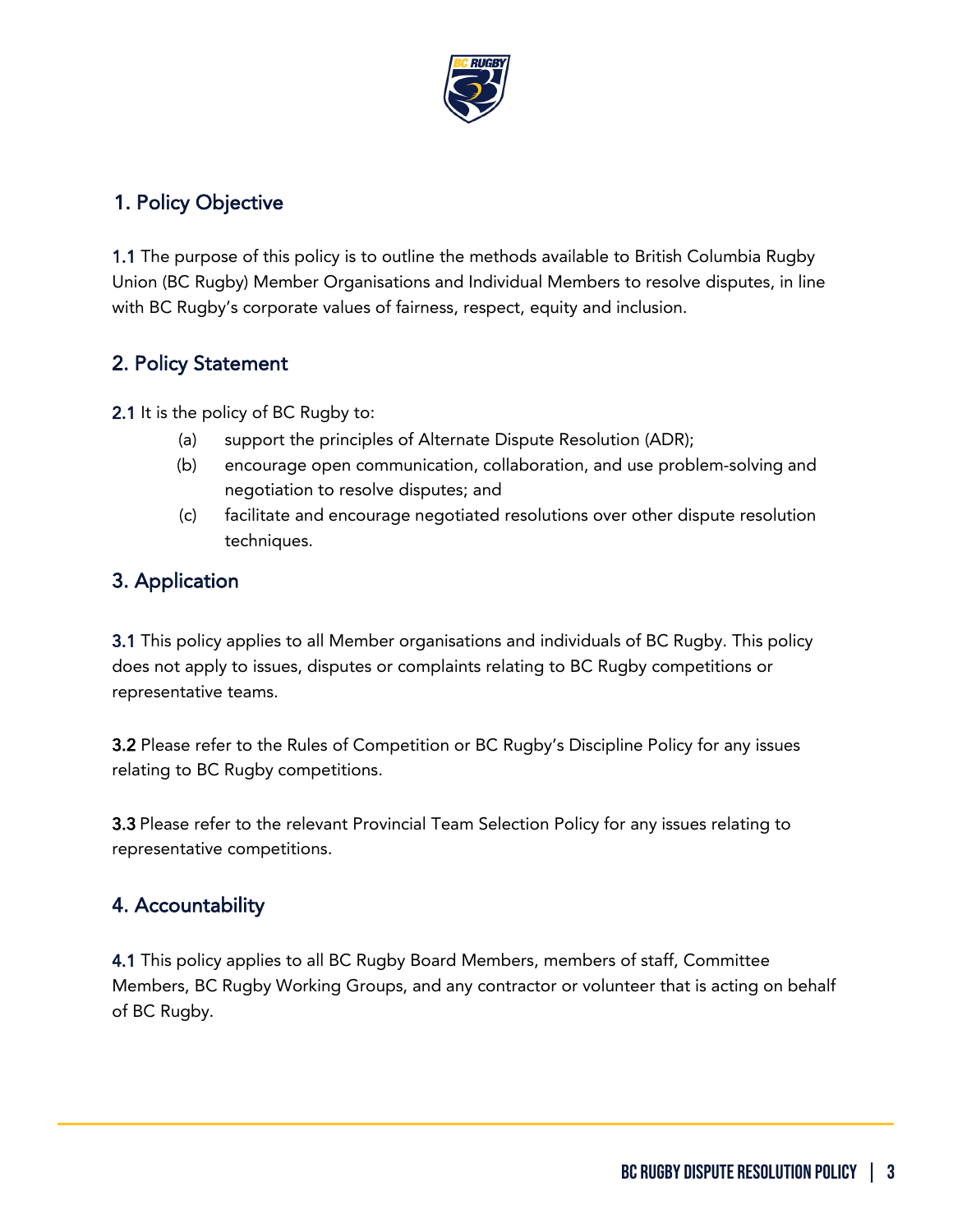

#### <span id="page-3-0"></span>5. Supporting Policies

- 5.1 This policy is supported by the following BC Rugby Internal policies:
	- (a) BC Rugby Code of Conduct
	- (b) BC Rugby Conflict of Interest Policy
	- (c) BC Rugby Appeal Policy

5.2 This policy is supported by the following BC Rugby External policies:

(a) Rugby Canada's Appeal Policy

#### <span id="page-3-1"></span>6. Filing a Dispute

6.1 Any Member organization or individual may file a dispute with BC Rugby's CEO and/or President. The dispute must be in writing and signed, and must be filed electronically (email) within 14 days of the alleged incident or decision. Anonymous disputes may be accepted at the sole discretion of BC Rugby.

6.2 A dispute filed outside of the 14-day period must provide a written statement giving reasons for an exemption to this limitation. The decision to accept, or not accept, the dispute outside of the 14-day period will be at the sole discretion of BC Rugby. This decision may not be appealed.

#### <span id="page-3-2"></span>7. Facilitation and Mediation

7.1 The dispute will first be referred to BC Rugby's CEO (or designate) for review, with the objective of resolving the dispute via Alternative Dispute Resolution (ADR) and/or mediation.

7.2 If all parties to a dispute agree to the ADR, a mediator or facilitator, acceptable to all parties, shall be appointed to mediate or facilitate the dispute.